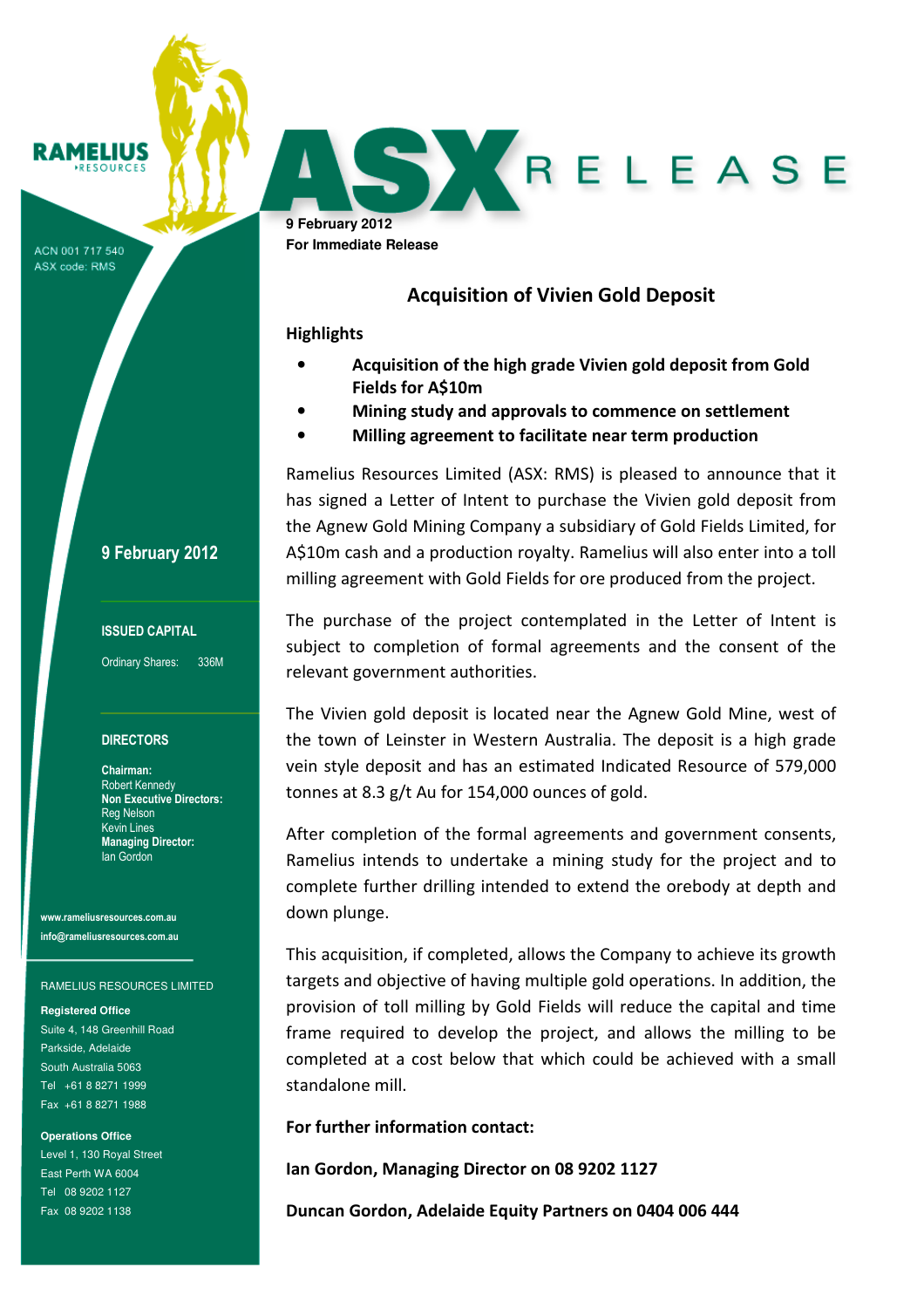

Figure 1: Vivien gold deposit location plan